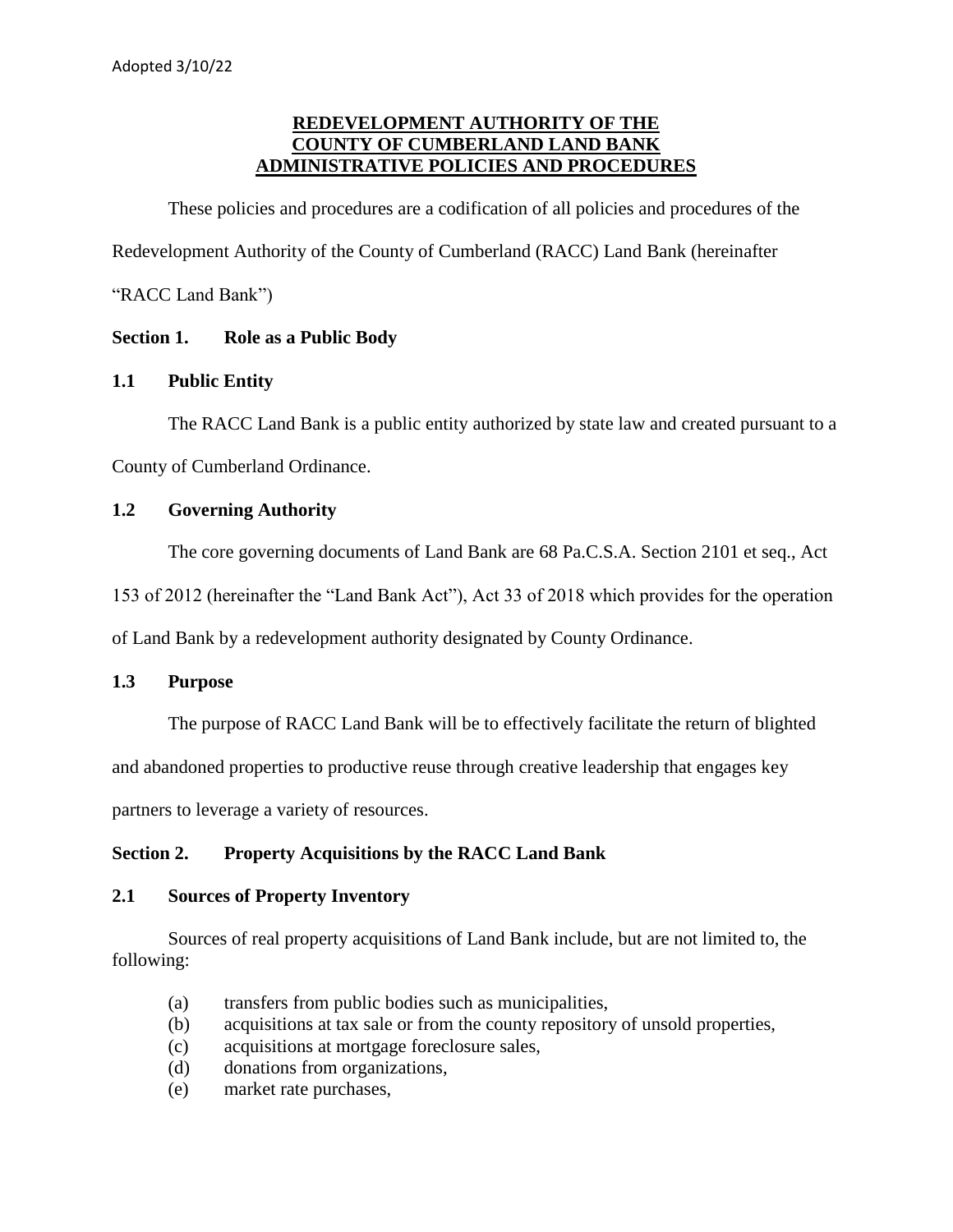(f) conduit transfers where the subsequent buyer has been vetted by the RACC Land Bank and is in the interest of the subsequent buyer to have the RACC Land Bank acquire the property.

## **2.2 Policies Governing the Acquisition of Properties**

In determining which, if any, properties shall be acquired by RACC Land Bank, the

RACC Land Bank shall consider the following factors:

(a) Proposals and requests by private and nonprofit corporations that identify specific properties for redevelopment and a detailed plan for redevelopment.

(b) Proposals and requests by public entities for uses that complement the mission of those organizations.

(c) Properties that may be sold to adjoining residential owners as side yards for construction of accessor uses such as garages.

(d) Properties that are appropriate for demolition of the improvements and are subject to a demolition order by a municipality.

(e) Properties that would be in support of strategic neighborhood stabilization and revitalization plans.

(f) Properties that would form a part of a land assemblage development plan.

(g) Properties that will generate operating resources for the functions of the Land Bank.

All property purchases of the RACC Land Bank shall be approved by RACC Board.

In the case of an offer to donate a property to the Land Bank, staff should consider all of

the above factors as well as those described in paragraph 2.3 below. The Land Bank will not

determine the value of the donated property for the purpose of tax benefits but will provide a

letter describing the property donated.

## **2.3 Process for Acquiring Properties**

A transaction agreement must be executed by the RACC Land Bank and the grantor of

the property except in those cases when the Land Bank acquires the property at a mortgage or tax foreclosure sale.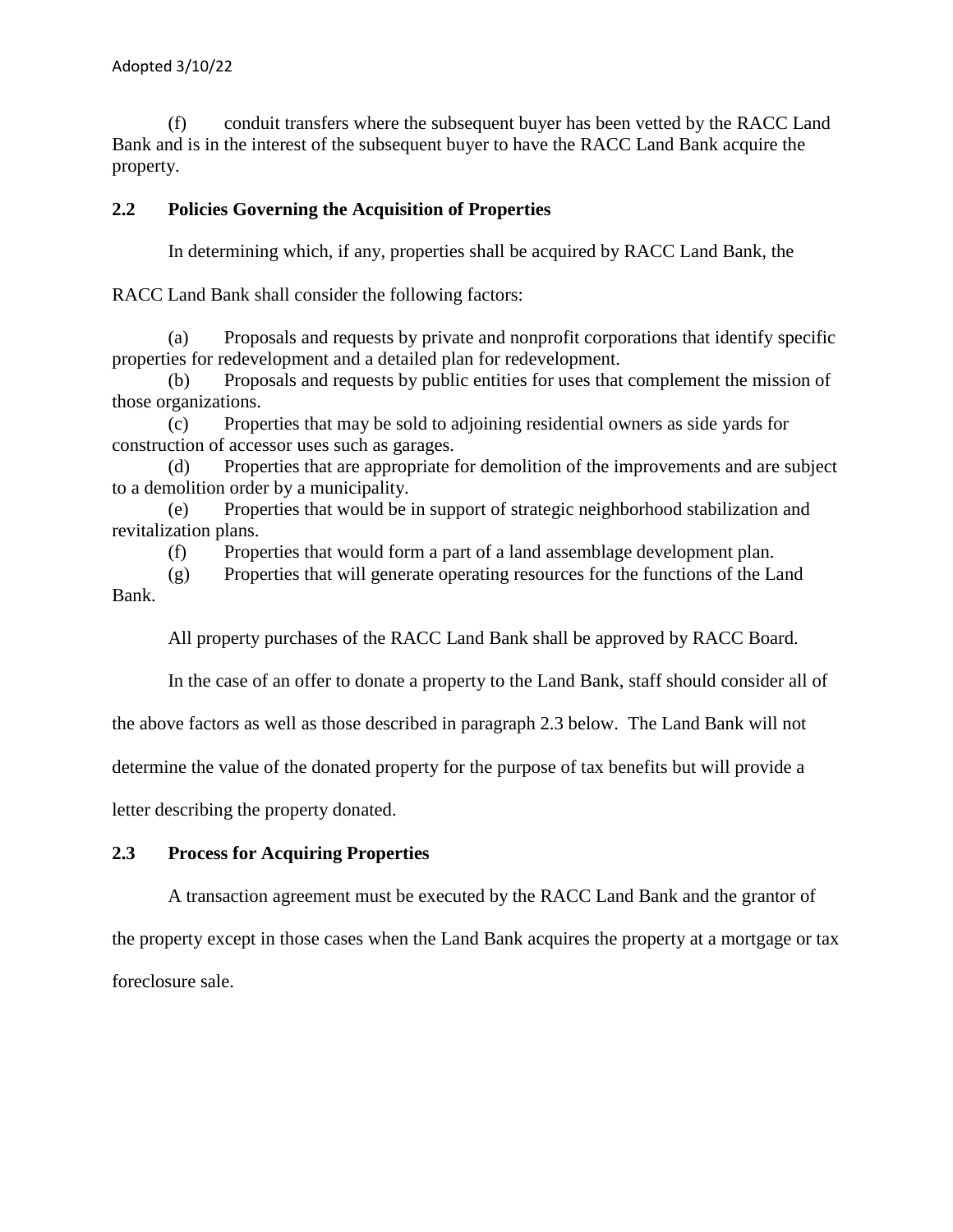A conduit transfer is one which the subsequent buyer of the property is identified prior to the RACC Land Bank purchase of the property. In the case of conduit transfers such a transaction agreement will generally be in the form of an Acquisition and Disposition Agreement prepared in accordance with these Policies. These transaction agreements shall be in a form and content as deemed by the RACC Land Bank, and shall include to the extent feasible specification of all documents and instruments contemplated by the transaction as well as the rights, duties and obligations of the parties.

Prior to the execution of an agreement of sale to purchase a property RACC Land Bank staff shall prepare an underwriting agreement that will:

1. Determine that the purchase is consistent with paragraph 2.2 above.

2. Determine if clear title can be conveyed by the transferor to the RACC Land Bank (see 2.4 below).

3. Determine if there are any environmental or structural issues that should be resolved prior to the purchase by the RACC Land Bank (see paragraph 2.5 below).

4. If the property is not available for nominal consideration, determine a fair value of the property consistent with the policies of this document.

#### **2.4 Title Insurance**

In all acquisitions of property by RACC Land Bank through transaction agreements, the RACC Land Bank generally requires a policy of title insurance insuring the RACC Land Bank subject to such outstanding title exception as are acceptable to the RACC Land Bank. In those circumstances when the title is not insurable, the RACC Land Bank may elect to acquire the property with the intention of initiating a quiet title action.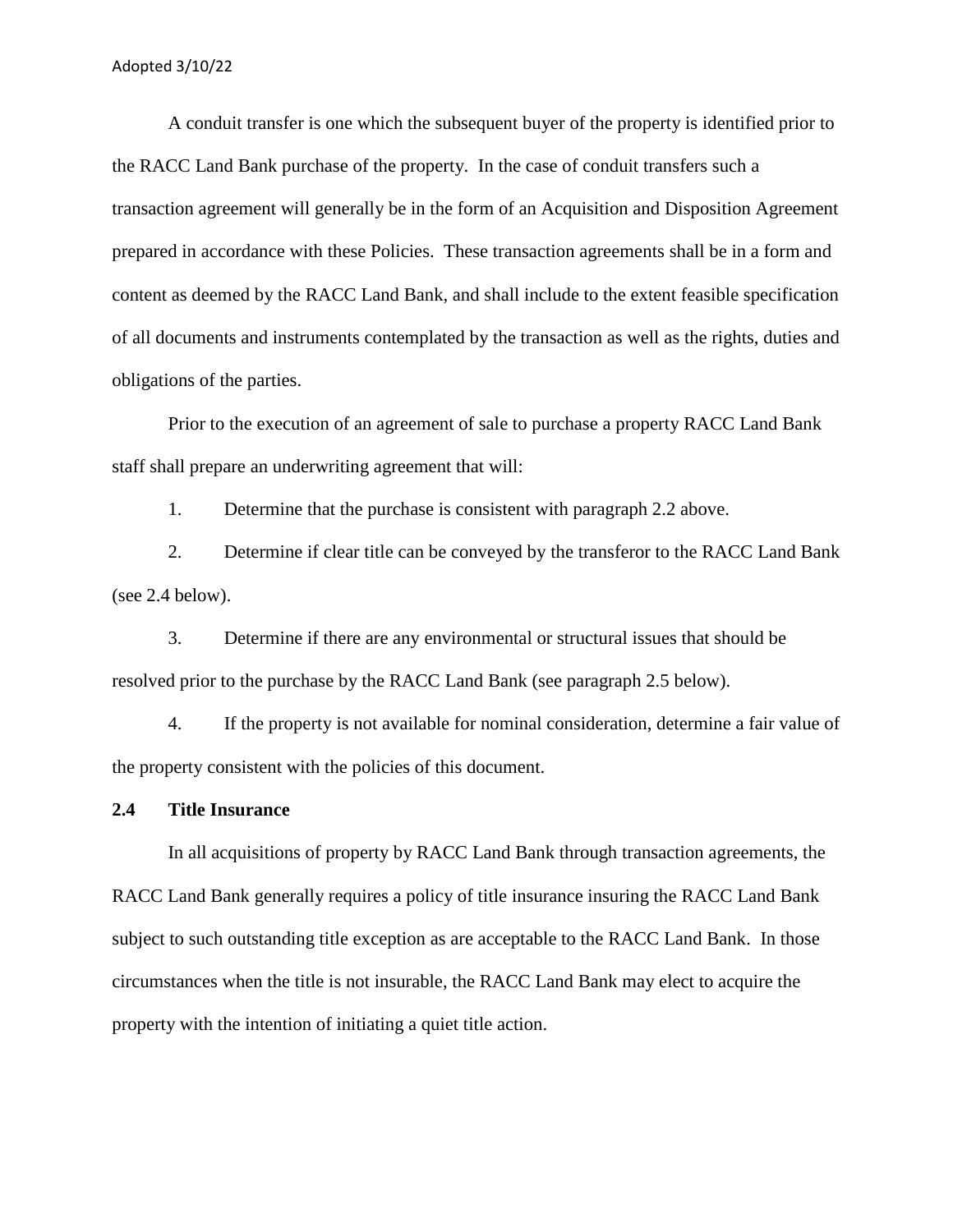### **2.5 Environmental Concerns.**

RACC Land Bank reserves full and complete discretion to require in all transaction agreements that satisfactory evidence be provided to the RACC Land Bank that the property is not subject to environmental contamination as defined by federal or state law. At a minimum, seller shall complete a disclosure noting any known potential environmental issues.

## **3. Priorities for Property Repurposing**

## **3.1 Community Improvement Purposes.**

In transferring properties to organizations or individuals RACC Land Bank shall acknowledge community improvement purposes consistent with:

- Neighborhood revitalization plans
- Return of the property to productive tax-paying status
- Land assemblage for economic development
- Long term "banking" of the properties for future strategic uses

# **3.2 Neighborhood and Community Development Considerations**

As indicated above, RACC Land Bank reserves the right to consider the impact of a property transfer on short and long-term neighborhood and community development plans. In doing so, the RACC Land Bank may prioritize the following in any order in which it deems appropriate:

• the preservation of existing stable and viable neighborhoods;

• neighborhoods in which a proposed disposition will assist in halting a slowly occurring decline or deterioration;

neighborhoods which have recently experienced or are continuing to experience a rapid decline or deterioration;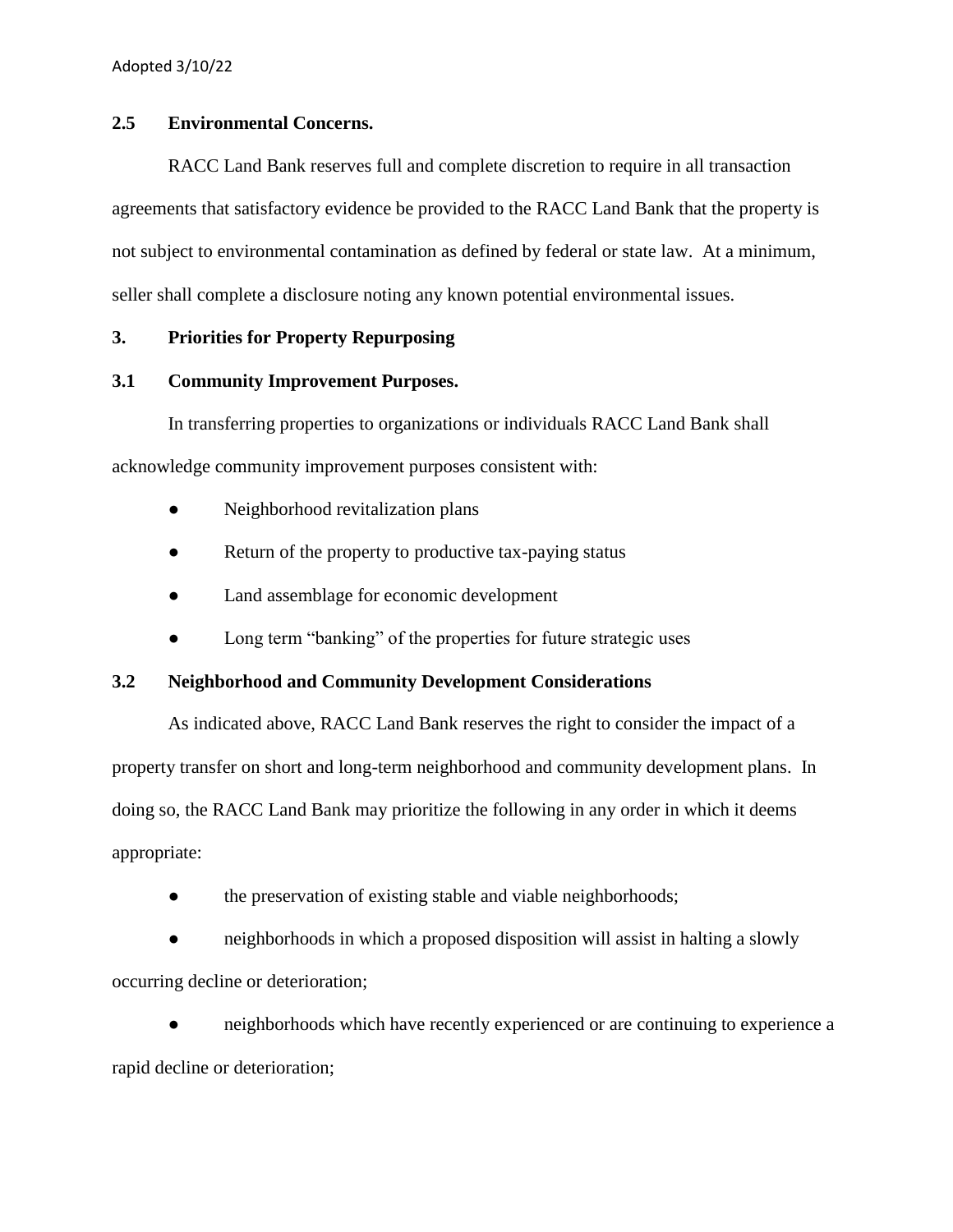● geographic areas where market conditions are weak for the purposes of residential or commercial development;

• increasing the tax base for Cumberland County communities and creating opportunities for employment.

## **4. Conveyance of Properties.**

### **4.1 Definitions.**

"Property Costs" shall be defined as the aggregate costs and expenses of the RACC Land Bank attributable to the specific property in question, including costs of acquisition, maintenance, repair, demolition, marketing of the property and indirect costs of the operations of the RACC Land Bank allocable to the property.

"Transfer Closing Costs" shall be defined as all costs incurred by the RACC Land Bank in the sale of the property to the purchaser including but not limited to transfer taxes, legal fees, filing fees.

"Transaction Fee" shall be defined as a fee paid by the purchaser of the property at closing in the amount of 2% of the selling price but not less than \$750.00.

The consideration to be provided by the buyer may take the form of cash, deferred financing, performance of contractual obligations, imposition of restrictive covenants, or other obligations and responsibilities of the buyer.

### **4.2 Transfers to Public Entities**

The sales price to public entities such as municipalities, school districts, or authorities may, at the discretion of the RACC Land Bank, consist of the "Property Costs", "Transfer Closing Costs" and the "Transaction Fee" to be paid in cash as well as a deed restriction restricting future uses of the property for public purposes.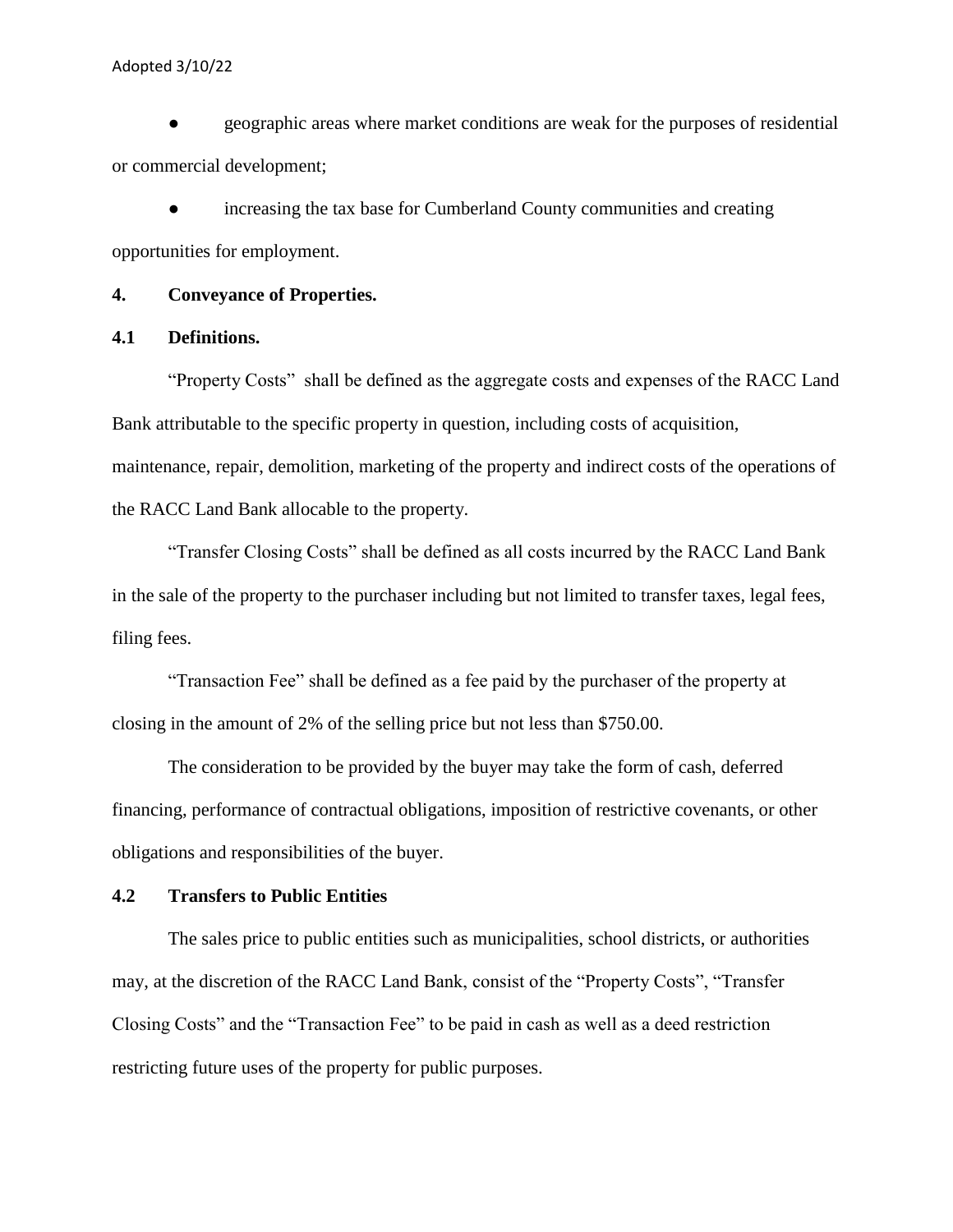### **4.3 Transfers to Other Entities**

In the case of transfers of property to other entities for development, other than side yard transfers described in Section 6, the aggregate sales price for the transfer may, at the discretion of the RACC Land Bank consist of not less than the "Property Costs", "Transfer Closing Costs", and "Transaction Fee" and not more than the fair market value plus all costs and fees. Nonmonetary consideration, such as in-kind services, that fulfill the mission and goals of the RACC Land Bank may be considered. Transfers under this section shall be approved by the Board of the Land Bank.

## **4.4 Buyer Qualifications**

All applicants seeking to enter into Acquisition and Disposition Agreements with the RACC Land Bank will be required to provide as part of the application such information as may be requested by the RACC Land Bank, including but not limited to (a) the legal status of the applicant, its organizational and financial structure, and (b) its prior experience in developing and managing real property.

### **4.5 Reserved Discretion**

RACC Land Bank reserves full and complete discretion to decline applications from individuals and entities that meet any of the following criteria:

(a) failure to perform in prior transactions with the RACC Land Bank;

(b) ownership of properties that become delinquent in tax payments and remain delinquent in tax payments during their ownership;

(c) parties that have been debarred from transactions with local, state or federal government,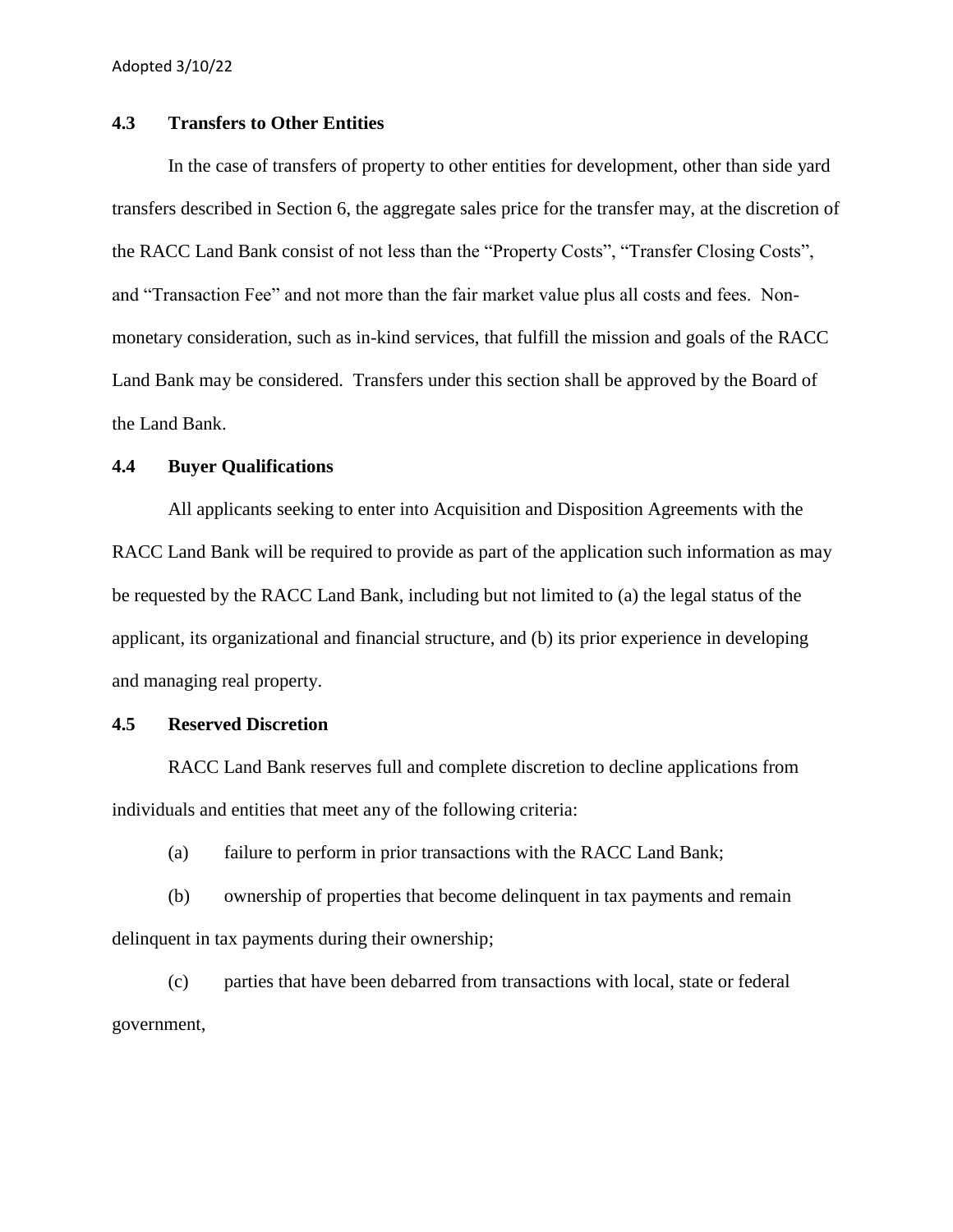(d) parties not able to demonstrate sufficient experience and capacity to perform in accordance with the requirements of the RACC Land Bank,

(e) ownership of properties that have any un-remediated citation for violation of state and local codes and ordinances.

### **4.6 Covenants, Conditions and Restrictions**

All conveyances by the RACC Land Bank to purchasers shall include such covenants, conditions and restrictions as the RACC Land Bank deems necessary and appropriate in its sole discretion to ensure the use, rehabilitation and redevelopment of the property in a manner consistent with the public purposes of the RACC Land Bank. Such requirements may take the form of a deed creating a defeasible fee or reversion, recorded restrictive covenants, subordinate financing being held by the RACC Land Bank, contractual development agreements, or any combination thereof. The Land Bank will also include language in the Disposition Agreement that the buyer is precluded from appealing the post development assessed value as determined by the County Assessment office for a period of five years following the transfer of the property.

### **4.7 Options**

Options are available for 10% of the parcel price for up to a six-month period with extensions at the discretion of RACC Land Bank. This fee will be credited to the parcel price at closing. If closing does not occur, the fee if forfeited. The RACC Land Bank may charge a fee for the extension of the option agreement; said fee shall not be credited against the purchase price. All option agreements are subject to all policies and procedures of the RACC Land Bank pertaining to property transfers.

### **4.8 Deed Without Warranty**

All conveyances from RACC Land Bank to third parties shall be by Quitclaim Deed.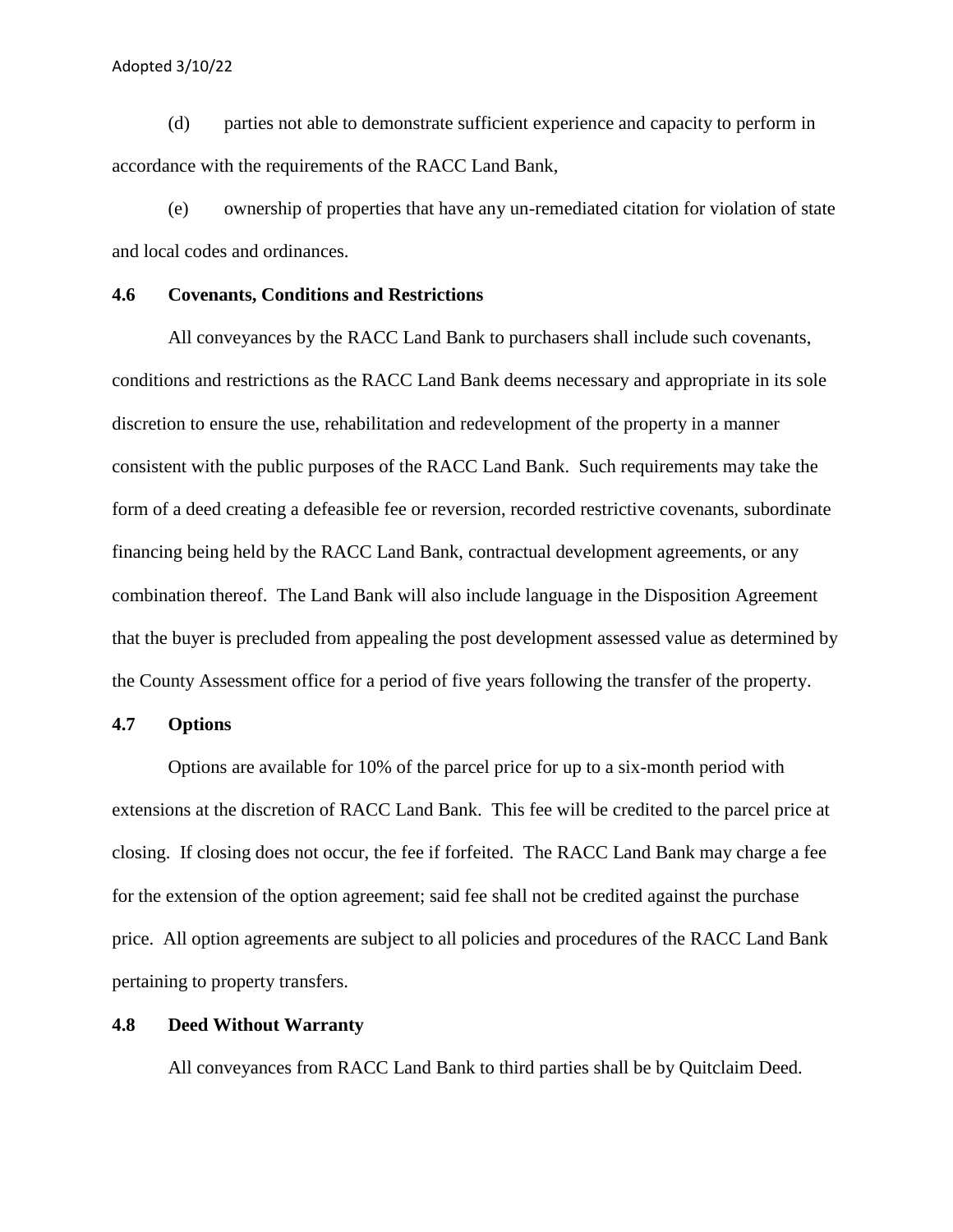## **4.9 Prescribed Process For Conveying Properties**

The process for conveying a property from the RACC Land Bank to another entity shall include a completed application from the proposed purchaser and a report prepared by the RACC Land Bank staff that verifies that the applicant is qualified consistent with the provisions in Paragraphs 4.4 and 4.5. A Disposition Agreement shall be prepared by the RACC Land Bank staff that includes terms and conditions for the reuse of the property as well as description of how the terms and conditions will be monitored in the future.

### **Section 5. Owner Occupant Policy.**

#### **5.1 Requirements and Conditions**

RACC Land Bank is expected to acquire vacant properties. However, in the event that it acquires a property that is the primary place of residence for an owner occupant that has not been determined to be unfit for human habitation for a municipality it shall make best efforts to avoid displacement of the owner-occupant. To this end, if feasible, the RACC Land Bank may offer to lease the premises to the prior owner-occupant at fair market value for a period not less than six months. The residence shall remain the primary residence of the household during the lease period.

#### **Section 6 Side Lot Disposition Program**

### **6.1 Side Lot/Structure Transfers**

Improved (those with an existing structure that is feasible to rehabilitate) or unimproved parcels may be acquired by RACC Land Bank and transferred to individuals owning contiguous property in accordance with the policies described below. The transfer of any given improved or unimproved parcel in the Side Lot Disposition Program is subject to override by higher priorities as established by the RACC Land Bank.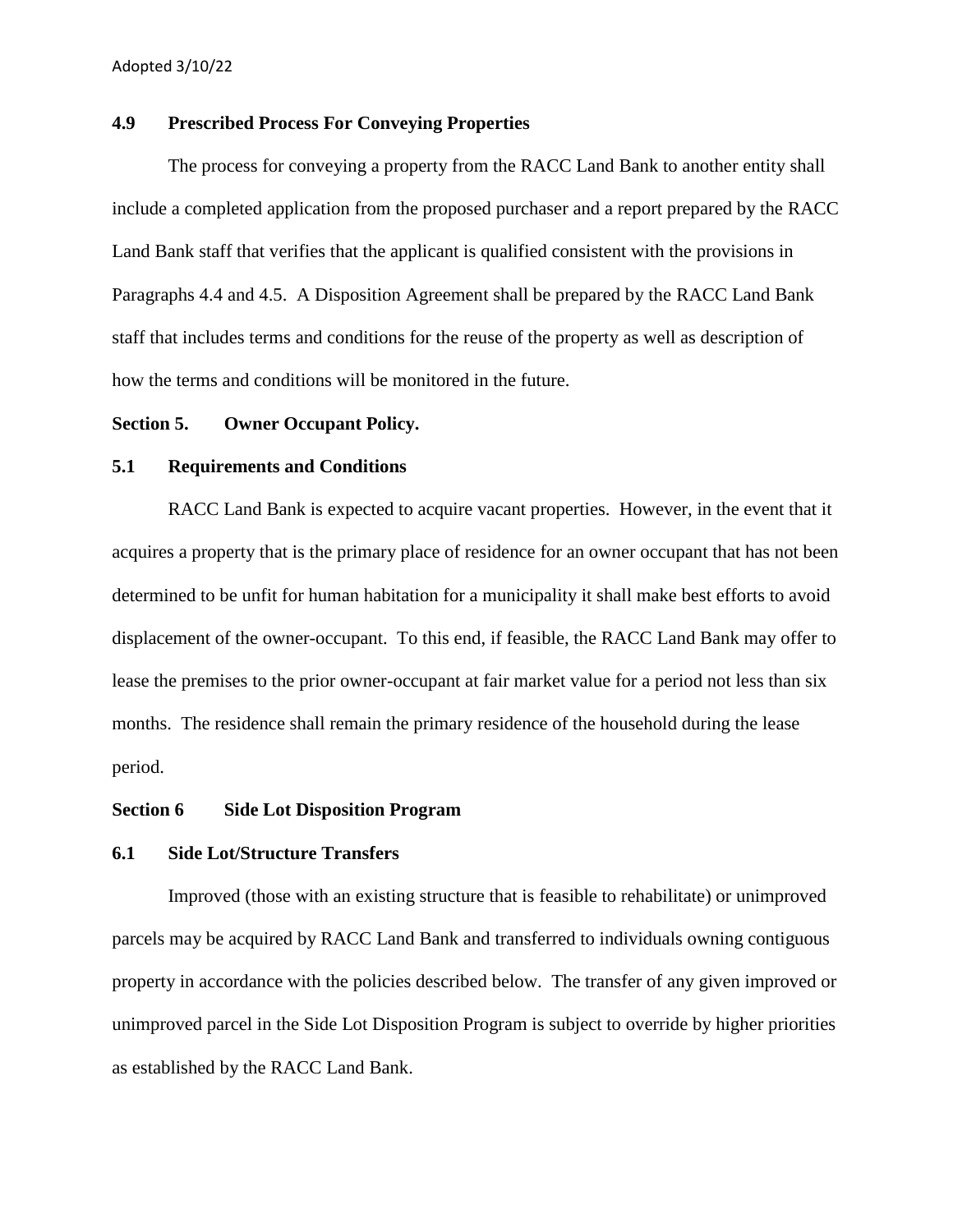# **6.2 Qualified Properties**

Parcels of property eligible for inclusion in the Side Lot Disposition Program shall meet the following minimum criteria:

(a) The parcel shall be a vacant improved or unimproved real property;

(b) The parcel shall be physically contiguous with not less than a 50% common boundary line at the side.

(c) Intended use for the improved or unimproved parcel must be disclosed by the transferee and such use shall be consistent with local codes including but not limited to zoning codes.

## **6.3 Side Lot Purchasers**

Purchasers of properties under the Side Yard Disposition program shall meet the following criteria:

(a) The purchaser must own the contiguous property; priority is given to owneroccupied purchasers;

(b) The purchaser must not own any real property that is subject to any unremediated citation of violation of state and local codes and ordinances;

(c) The purchaser must not own any real property that is tax delinquent;

(d) The purchaser must not have been the prior owner of any real property in the County that was acquired by a local government through execution of a judgment relating to municipal liens.